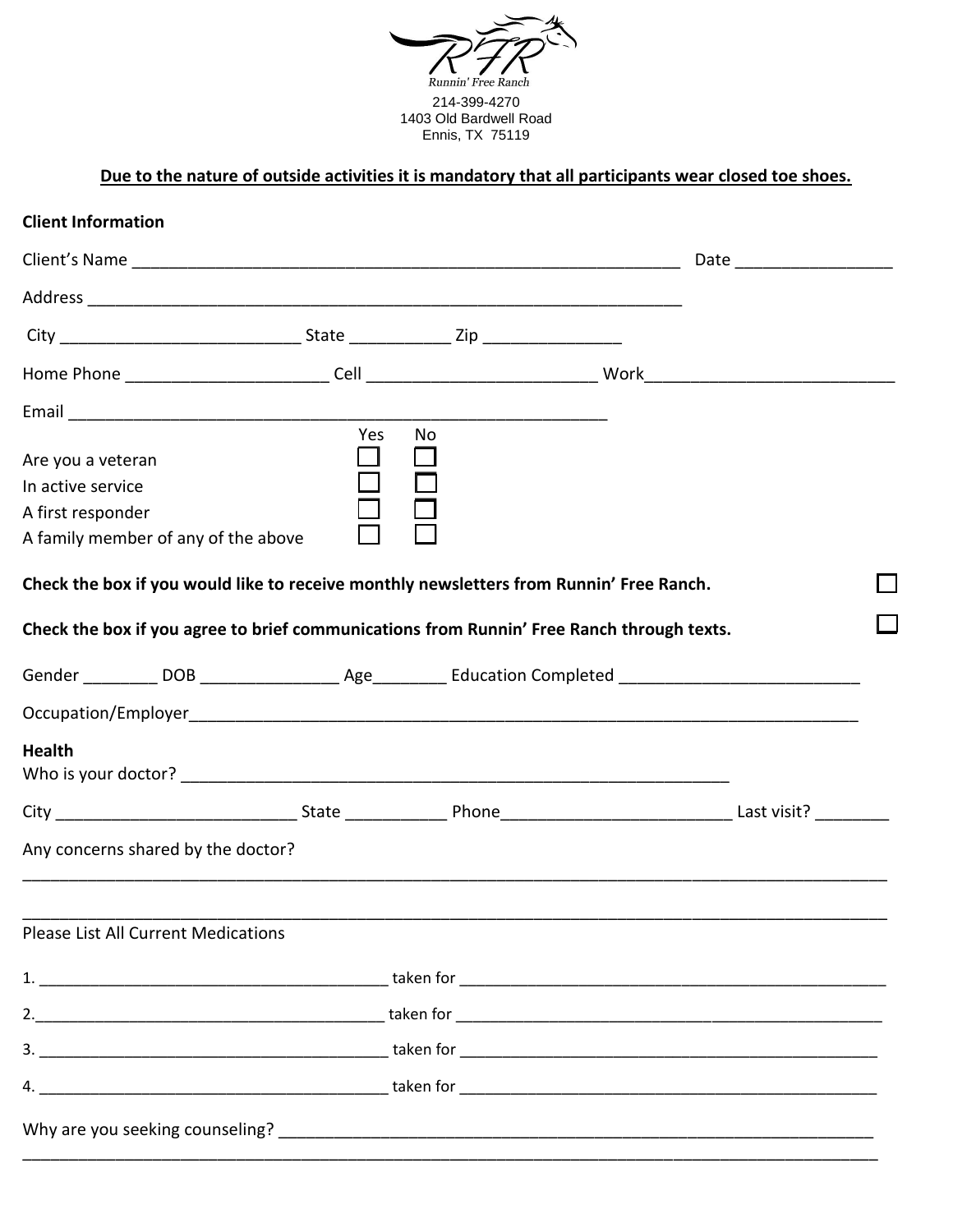|                                                                                                                              | Runnin' Free Rancl<br>214-399-4270<br>1403 Old Bardwell Road |                                                                                                      |  |
|------------------------------------------------------------------------------------------------------------------------------|--------------------------------------------------------------|------------------------------------------------------------------------------------------------------|--|
|                                                                                                                              | Ennis, TX 75119                                              |                                                                                                      |  |
| How would you rate the intensity of the problem or concern that brought you in? (Circle number):<br>3<br>$\overline{2}$<br>1 | 4<br>5                                                       |                                                                                                      |  |
| Moderately Intense<br>Not Intense                                                                                            |                                                              | <b>Extremely Intense</b>                                                                             |  |
|                                                                                                                              |                                                              | Approximately how long have you had the current problem? _______ How were you referred? ____________ |  |
|                                                                                                                              |                                                              |                                                                                                      |  |
| If you were to pick 3 goals to work on, what would they be?                                                                  |                                                              |                                                                                                      |  |
|                                                                                                                              |                                                              |                                                                                                      |  |
|                                                                                                                              |                                                              |                                                                                                      |  |
|                                                                                                                              |                                                              |                                                                                                      |  |
| <b>Family Status</b><br>List all family members living within the household from oldest to youngest (including client):      |                                                              |                                                                                                      |  |
| Name                                                                                                                         | Age                                                          | Relationship                                                                                         |  |
|                                                                                                                              |                                                              |                                                                                                      |  |
|                                                                                                                              |                                                              |                                                                                                      |  |
|                                                                                                                              |                                                              |                                                                                                      |  |
|                                                                                                                              |                                                              |                                                                                                      |  |
|                                                                                                                              |                                                              |                                                                                                      |  |
|                                                                                                                              |                                                              |                                                                                                      |  |
| <b>Marital Status</b>                                                                                                        |                                                              |                                                                                                      |  |
| $\Box$ Single $\Box$ Married $\Box$ Divorced Remarried $\Box$ Widowed                                                        |                                                              |                                                                                                      |  |
|                                                                                                                              |                                                              |                                                                                                      |  |
|                                                                                                                              |                                                              |                                                                                                      |  |
|                                                                                                                              |                                                              |                                                                                                      |  |
|                                                                                                                              |                                                              |                                                                                                      |  |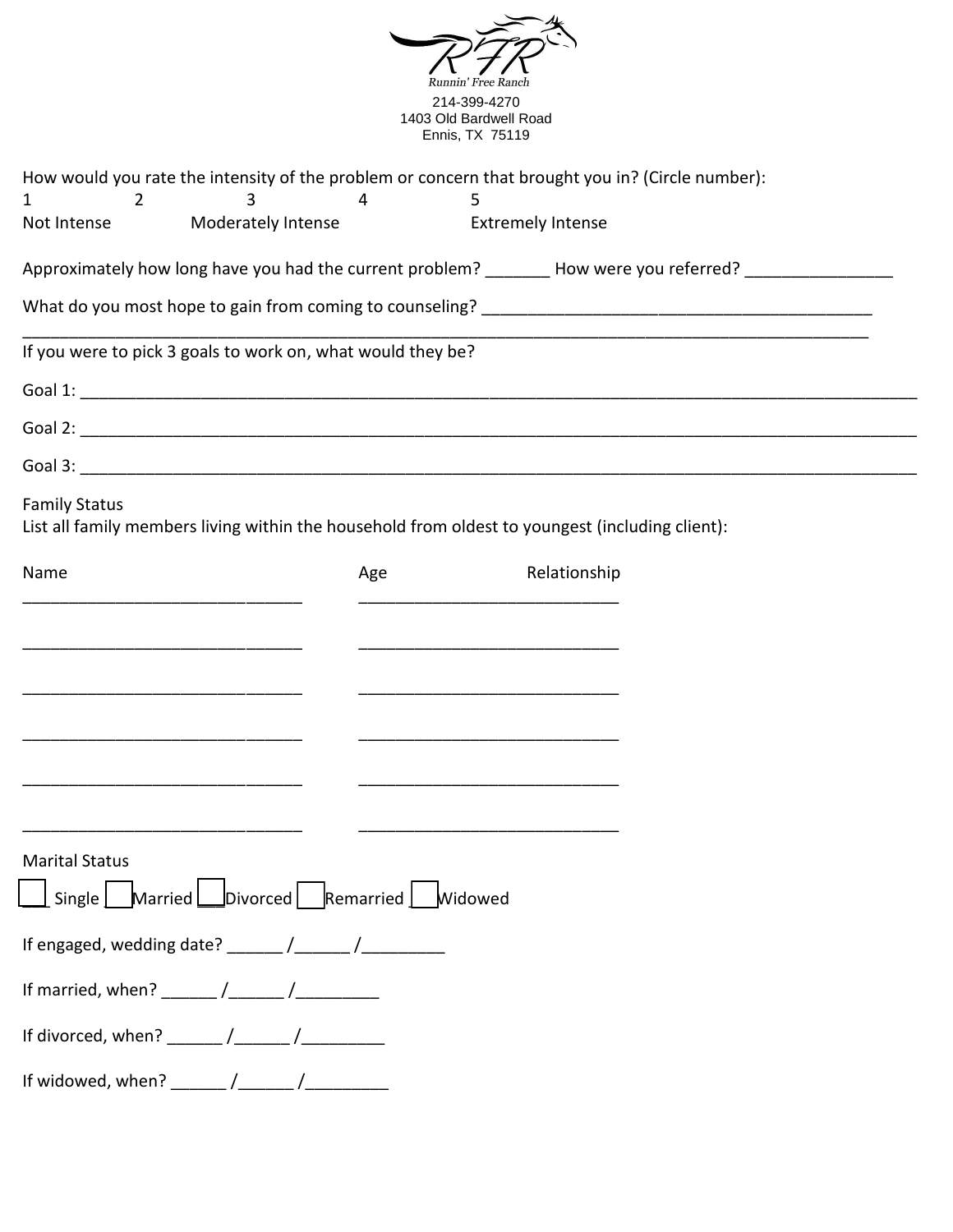

#### **Professional Disclosure Statement and Informed Consent: Please Initial Each Item**

The psychotherapy and/or counseling will be conducted by a qualified therapist.

\_\_\_\_\_\_\_\_ I understand according to the professional licensing law and professional ethics, the therapist is qualified to help me be released to experience further interpersonal and intrapersonal development.

Specific objectives and methods are to be agreed upon in consultation with the therapist.

\_\_\_\_\_\_\_\_ The therapist is a consultant and resource professional. His/her suggestions may be freely accepted or rejected by the client. Therefore, decisions made during and after therapy are the responsibility of the client.

\_\_\_\_\_\_\_\_ Consultations, test results and disclosures between the therapist and the client will be held in confidence within the restrictions of Texas State Law. These exceptions to confidentially include cases in which: (1) illegal activity is occurring (such as physical or sexual abuse); (2) the purpose of counseling is to obtain a court evaluation; or (3) legal action regarding the therapy itself (such as a malpractice suit) is in progress. The therapist is ethically and legally responsible to protect and maintain the counseling relationship while not in conflict with the basic laws of society.

\_\_\_\_\_\_\_\_ I understand that the therapist and/or Runnin Free Ranch, does not provide 24- hour crisis counseling. Should I experience an emergency necessitating immediate mental health attention, I will immediately call 9-1-1 or go to an emergency room for assistance.

\_\_\_\_\_\_\_\_ I understand that I am in control of the counseling relationship and may choose at any time to end our therapeutic relationship. If at any time I am dissatisfied with the counseling services provided me, I have the right to inform my therapist. If I do not feel that my complaint is resolved, I may file a formal complaint through contact with the Texas Board of Examiners of Licensed Professional Counselors at 1-800-942-5540.

\_\_\_\_\_\_\_\_ I understand that our paths may cross in social situations but that our therapeutic relationship comes first, along with protection of my confidentiality, and my therapist will not initiate conversation.

Should I believe that a referral is needed, my therapist will provide some alternatives including programs and/ or people who may be able to assist me.

\_\_\_\_\_\_\_\_ I understand that my records and all of our communications become part of the clinical record. Records are the property of Runnin Free Ranch. Adult client records are disposed of seven (7) years after the client has stopped receiving services.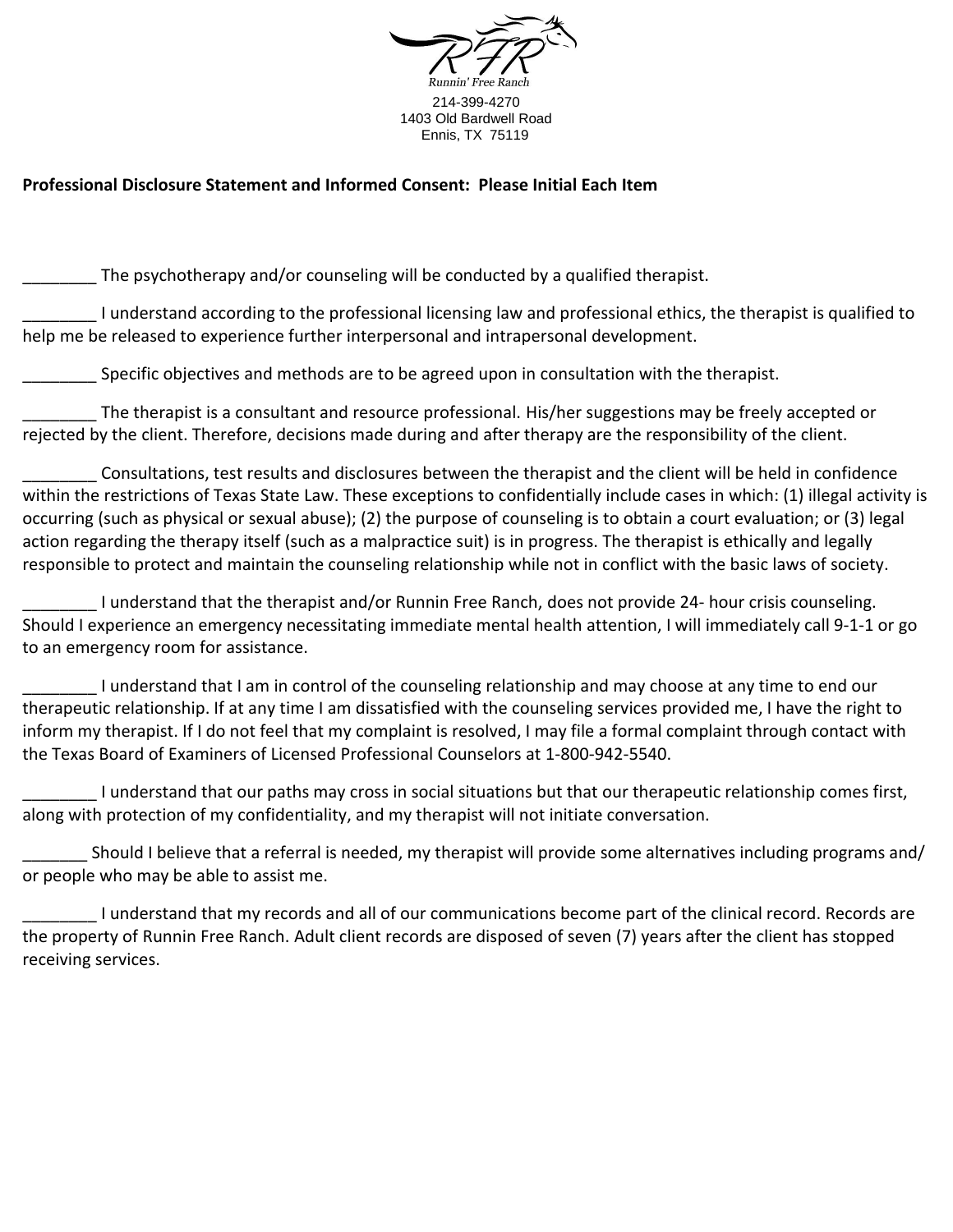

\_\_\_\_\_\_\_\_ I understand that while most of our communication is confidential there are, however, circumstances when disclosure can occur without my prior consent. The following are typical, but not exhaustive, examples of situations and circumstances under which information may be disclosed without prior consent:

• I am a danger to myself or someone else.

• In situations of suspected child, spouse, or elder abuse, it is the duty of the mental health provider to notify medical, legal or other authorities.

• You disclose sexual contact with another mental health professional.

• If you are involved in legal action/proceedings, your records may be subject to subpoena or lawful directive from a court.

- If ordered by a court to disclose information.
- You direct me, the therapist, in writing to release your records.
- Required by law to disclose information.
- If required by foster care and/or CPS agencies.

#### **Missed Appointment Policy**

Runnin Free Ranch ask that clients maintain responsible relations regarding appointment times. For respect of Runnin Free Ranch's time and the need of others on a waiting list, we require that Runnin Free Ranch is given a **48 hour prior notice of cancellation.** 

There will be **NO CHARGE** for the **first appointment missed without 48 hours' notice given**. But after the first **GRACE** period of **ONE** missed appointment, in which 48 hours' notice was not given, the client will be charged a **\$75.00** cancellation fee to be paid in full before scheduling next appointment.

Thank you for understanding our Missed Appointment Policy. Please let us know if you have questions or concerns.

*I have read, understand, and agree to be bound by the policy contained in this document.* 

Signature of Client or Guardian **Date** Date of Client or Guardian Date of Client or Guardian Date of Client or Guardian Date of Client or Guardian Date of Client or Guardian Date of Client or Guardian Date of Client or Gua

## **POLICY OF CONFIDENTIALITY**

I agree to respect and observe privacy and confidentiality of the participants, volunteers and donors of Runnin' Free Ranch and not discuss or disclose any sensitive information about any person or their family.

Client Signature **Date: Client Signature** 

Signature of Parent/Guardian

*(If participant is under 18 years of age)*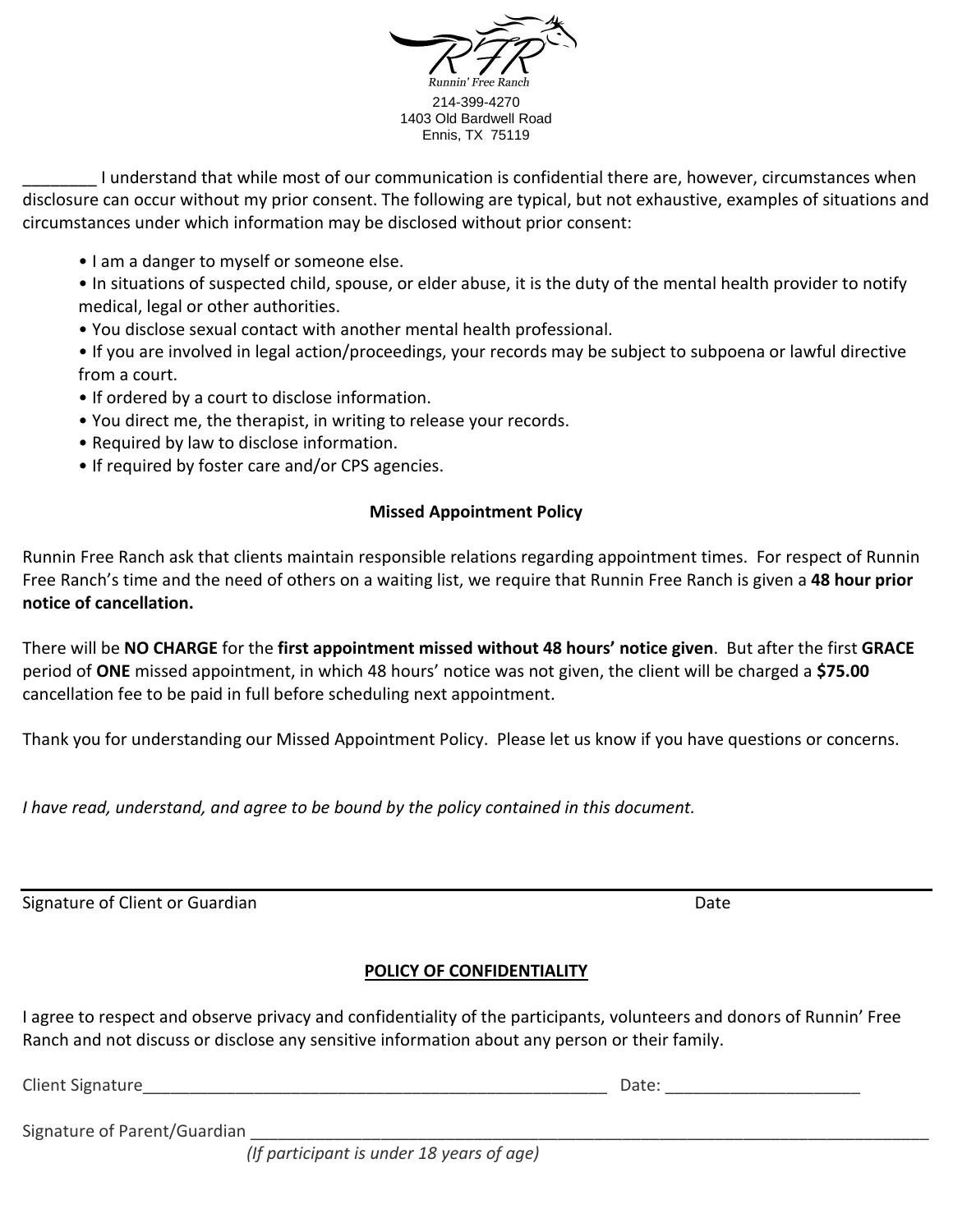

#### **AUTHORIZATION FOR EMERGENCY MEDICAL**

| <b>Please Print</b>                                                                                                                                                                                                                                                                                                                                                                                                                  |                                                                                                                         |  |  |
|--------------------------------------------------------------------------------------------------------------------------------------------------------------------------------------------------------------------------------------------------------------------------------------------------------------------------------------------------------------------------------------------------------------------------------------|-------------------------------------------------------------------------------------------------------------------------|--|--|
|                                                                                                                                                                                                                                                                                                                                                                                                                                      |                                                                                                                         |  |  |
| Please indicate any medical issues that may affect your/your child's participation at Runnin' Free Ranch.                                                                                                                                                                                                                                                                                                                            |                                                                                                                         |  |  |
| Please initial ONE of the statements below:                                                                                                                                                                                                                                                                                                                                                                                          | $\sqcup$ I GIVE CONSENT for emergency medical treatment/aid (including x-ray, surgery, hospitalization, medication, and |  |  |
| any treatment procedure deemed "life saving" by the physician) In the event emergency medical aid/treatment is<br>required due to illness or injury during the process of receiving services, any participation on my part at Runnin' Free<br>Ranch, or while being on the property of Runnin' Free Ranch, I authorize Runnin' Free Ranch to:<br>1. Secure and retain medical treatment and transportation, if needed.<br>treatment. | 2. Release records upon request to the authorized individual or agency involved in the medical emergency                |  |  |
| $\perp$ <b>I DO NOT GIVE CONSENT</b> for emergency medical treatment/aid in the event of illness or injury during the process<br>of receiving services, any participation on my part at Runnin' Free Ranch, or while being on the property of Runnin'<br>Free Ranch. In the event emergency treatment/aid is required, I wish the following procedures to take place:                                                                |                                                                                                                         |  |  |
|                                                                                                                                                                                                                                                                                                                                                                                                                                      |                                                                                                                         |  |  |
| Please disclose any other medical information or condition that you feel would affect your child's participation in<br>Runnin Free Ranch's programs, i.e allergies, medications prescribed, etc.:                                                                                                                                                                                                                                    |                                                                                                                         |  |  |
| Please Initial ONE of the statements below: PHOTO RELEASE                                                                                                                                                                                                                                                                                                                                                                            |                                                                                                                         |  |  |

\_\_\_\_ **I consent** to and authorize the use and reproduction by Runnin' Free Ranch of any and all photographs and any other audiovisual materials taken of me or my child for promotional printed material, educational activities, exhibitions, or for any other use for the benefit of the program

\_\_\_\_ I **do not** consent to nor do I authorize the use and reproduction by Runnin' Free Ranch of any and all photographs and any other audiovisual materials taken of me or my child for promotional printed material, educational activities, exhibitions, or for any other use for the benefit of the program

| _____<br>_______<br>___<br>_______<br>___<br>______<br>_____<br>____<br>__________ |  |
|------------------------------------------------------------------------------------|--|

Client Signature (parent or guardian if minor client)